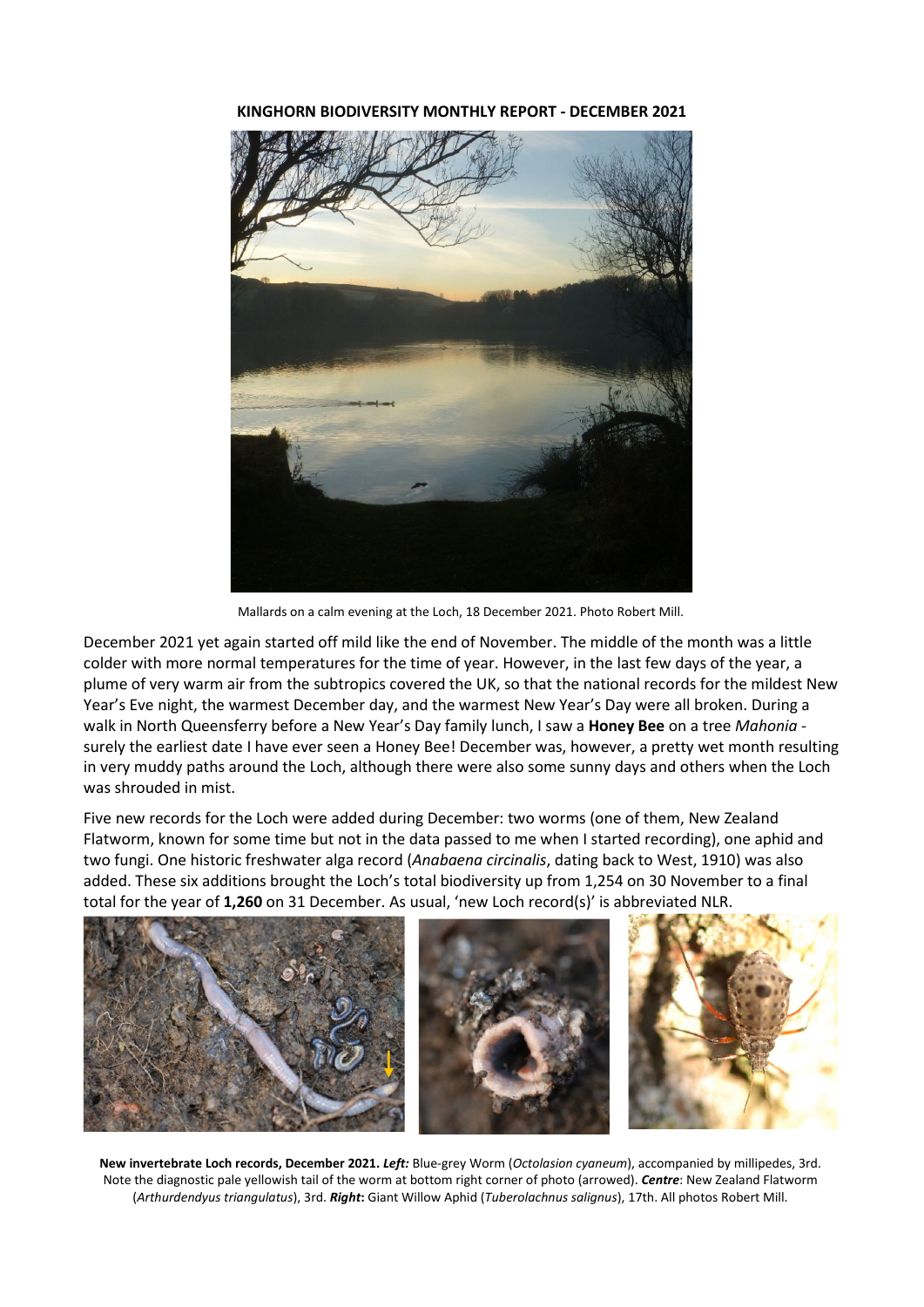## *AROUND THE LOCH*



*Left:* Cormorant drying its wings, 17 December 2021. *Right***:** Partly albino male Blackbird (*Turdus merula*) with mostly white forehead above the yellow beak, 10 December 2021. Photos Robert Mill.

*Birds***:** No fewer than 54 bird species were recorded by myself and others around the Loch in November, a significant increase compared with recent months. As well as the diversity of species, there were some big counts for individual species: **Dabchick (Little Grebe)** had increased to at least 15 by the month's end, while there were 16 **Cormorant** at the Loch on 28th, and doubledigit numbers on other days. A few **Goldeneye** were present most days, and eight **Goosander** were seen on 3rd. **Tufted** 

**Duck** were also around for most of the month, with 15 counted on 15th. At least one **Water Rail** was present all month, with a second reported on some days. However, they were very elusive most of the time, only showing well for photographs near the year's end (see Paul Williams' and Pauline Bell's photographs on the Kinghorn Loch Wildlife Group [KLWG] Facebook page on 30th & 31st respectively, if you belong to this group). Two skeins of around 40 and 80 **Pink-footed Geese** flew over on 18th. A single **Lesser Black-backed Gull** may have decided to spend the winter at the Loch rather than migrating south; it was seen three times, on 3rd and 15th by myself and on 21st by Paul Williams (KLWG). Winter thrushes included single records of **Fieldfare** (17th), **Mistle Thrush** (27th: Pauline Bell, KLWG) and **Redwing** (15th). On 10th, I saw a partly albino male **Blackbird** with a mostly white forehead feeding beside the access road to The Ecology Centre. It was in deep shade and more or less constantly moving, so it was impossible to get a sharp photograph. **Oystercatchers** (17th) and **Curlews** (25th, Paul Bird, KLWG) visited the horses' field during the month. **Sparrowhawk** was recorded on three dates (15th, 17th and 27th) by different observers, and I heard a **Tawny Owl** was hooting at dusk on 2nd. **Jays** were causing 'mayhem' on 25th (Paul Bird, KLWG). Paul Williams (KLWG) photographed a **Yellowhammer** at the Loch on 30th. The full list of birds recorded at the Loch during December 2021 is: *Blackbird, Black-headed Gull, Blue Tit, Bullfinch, Buzzard, Carrion Crow, Chaffinch, Coal Tit, Collared Dove, Common Gull, Coot, Cormorant, Curlew, Dunnock, Farmyard geese hybrids, Feral Pigeon, Fieldfare, Goldcrest, Goldeneye, Goldfinch, Goosander, Great Spotted Woodpecker, Great Tit, Grey Heron, Greylag Goose, Herring Gull, Jackdaw, Jay, Lesser Black-backed Gull, Little Grebe or Dabchick, Long-tailed Tit, Magpie, Mallard, Mistle Thrush, Moorhen, Mute Swan, Oystercatcher, Pheasant, Pied Wagtail, Pink-footed Goose, Redwing, Robin, Rook, Song Thrush, Starling, Sparrowhawk, Tawny Owl, Treecreeper, Tree Sparrow, Tufted Duck, Water Rail, Wood Pigeon, Wren, Yellowhammer.*

*Mammals and amphibians***:** A **Bank Vole** was disturbed from under a tree stump by Lee Brown on 3rd when he was turning it over with myself while we were searching for invertebrates. Lee also saw a **Brown Hare**  near the TEC building on 13th, and one was seen again on 26th by Paul Williams (KLWG). **Mole hills** were again evident all month in various places around the Loch.



*Left:* White-legged Snake Millipedes, adults and young (*Tachypodoiulus niger*), 3 December 2021. *Inset bottom left:* millipede eggs. Photos Robert Mill.

*Invertebrates ('minibeasts')***:** Even fewer invertebrates were seen during December than in November. No **butterflies** were seen and the only **moth** record was another of the mine of the **Golden Pigmy moth (***Stigmella aurella***)** on 1st. No **bees, wasps** or **beetles** were seen during December. However, on 17th I spotted a grey insect covered with black spots moving slowly down the trunk of a large willow tree not far from the bird hide. My initial thoughts were that it was some sort of weevil, but after eliminating those and most larger bugs, I eventually identified it as **Giant Willow Aphid (***Tuberolachnus salignus***:** NLR). Being around 5-6 mm long, it is one of the world's two largest aphid species, one reason why I was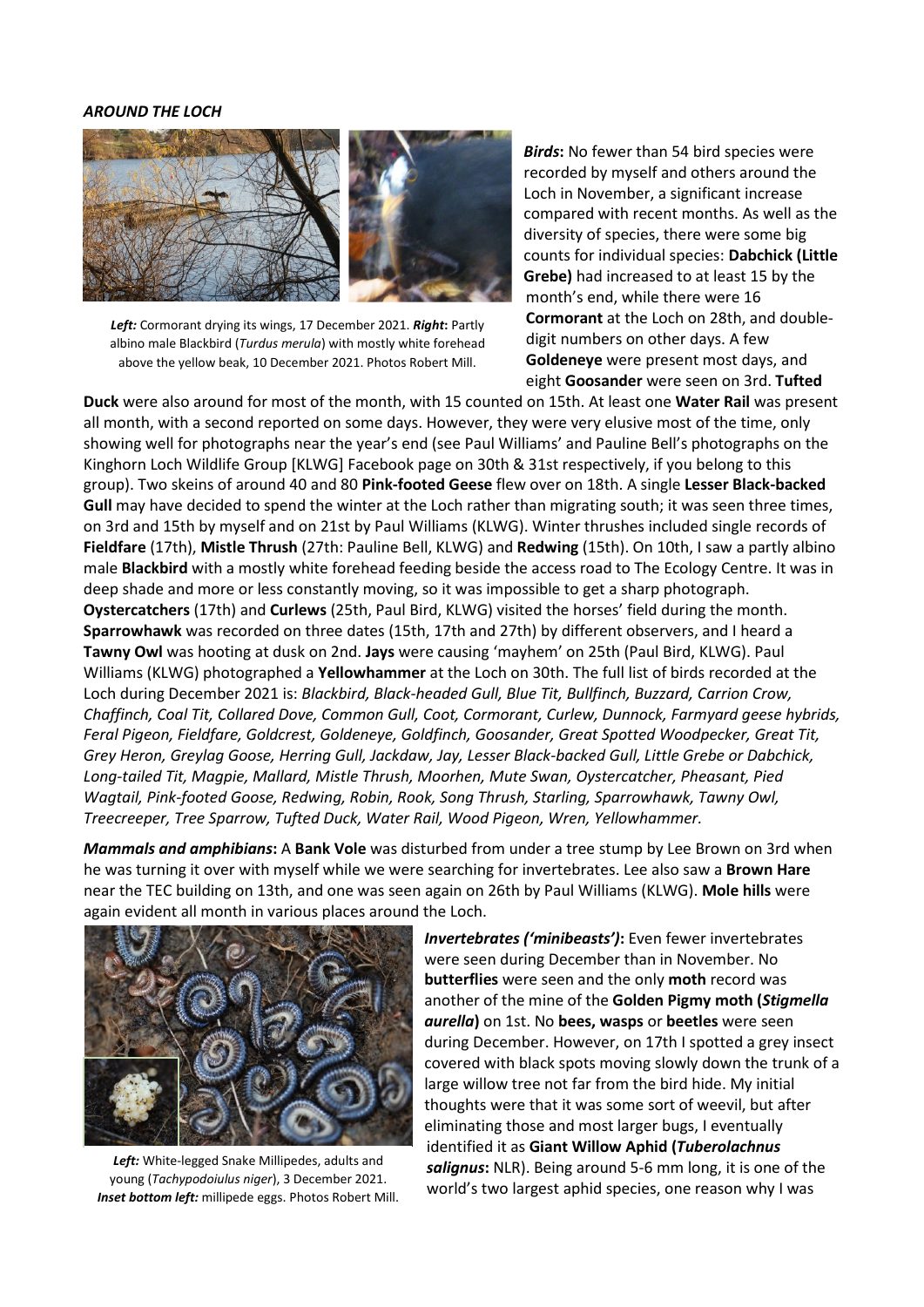initially fooled into thinking it was a weevil or some other kind of insect considerably larger than the vast majority of aphids. No **hoverflies** were recorded despite relatively mild weather most of the month. The **bluebottle** *Calliphora vicina* was once again basking on tree trunks (17th), while mines of *Agromyza pseudoreptans* were still present on nettle leaves (1st), the only leaf-mining fly recorded in December. Large numbers of the **White-legged Snake Millipede (***Tachypodoiulus niger***)** were found under tree stumps by Lee Brown and myself on 3rd, including eggs and young. Under the stumps we also found a flat-backed millipede, *Brachydesmus superus***,** a **New Zealand Flatworm (***Arthurdendyus triangulatus***)** and a **Blue-grey Worm (***Octolasion cyaneum***)** -- both the latter worm species were NLRs although the flatworm was previously known to TEC staff. All the NLRs are illustrated at the foot of the first page of this report.



Borage (*Borago officinalis*), 18 December 2021. Photo Robert Mill.

*Flowering plants and ferns***:** No new records of flowering plants and ferns were made at the Loch during December. **Sun Spurge** and **Purple Ramping Fumitory** were still in bloom on 1st as well as masses of **Gorse.** Other plants remaining in flower during December included **Charlock, Bramble, Hogweed, Hedge Parsley, Herb Robert, Red Campion, Borage, White** and **Red Dead-nettles, Common Daisy, Corn Marigold, Prickly** and **Smooth Sow-thistles.** Some of these finished before the middle of the month but others such as the Borage and the two dead-nettles and the Red Campion remained in flower until at least my penultimate visit (18th) and probably till the end of the year.

*Fungi, lichens and bryophytes***:** At least four species of **fungi** were recorded in December. Two of them, the **Holly Leaf Spot (***Coniothyrium ilicis*) and **Common Jelly Spot (***Dacrymyces stillatus***)** were NLRs. The others were **Turkeytail (***Trametes versicolor***),** found in numerous colour variants on the tree stumps that Lee Brown and myself were inspecting (3rd, also 18th) and **Bramble Rust (***Phragmidium violaceum***).** Four lichen species (*Xanthoria parietina***,** *Lepraria incana, Lecidella elaeochroma* and *Lecanora chlarotera*) were also noted, all of them also recorded in previous months.





**DECEMBER FUNGAL RECORDS.** *Top left:* Common Jelly Spot (*Dacrymyces stillatus*), 3 December 2021. New Loch record. *Top right***:** Holly Leaf Spot (*Coniothryium ilicis*), 17 December 2021. New Loch record. *Bottom left and right***:** Two colour variants of Turkeytail (*Trametes versicolor*), 18 December 2021 All photos Robert Mill.